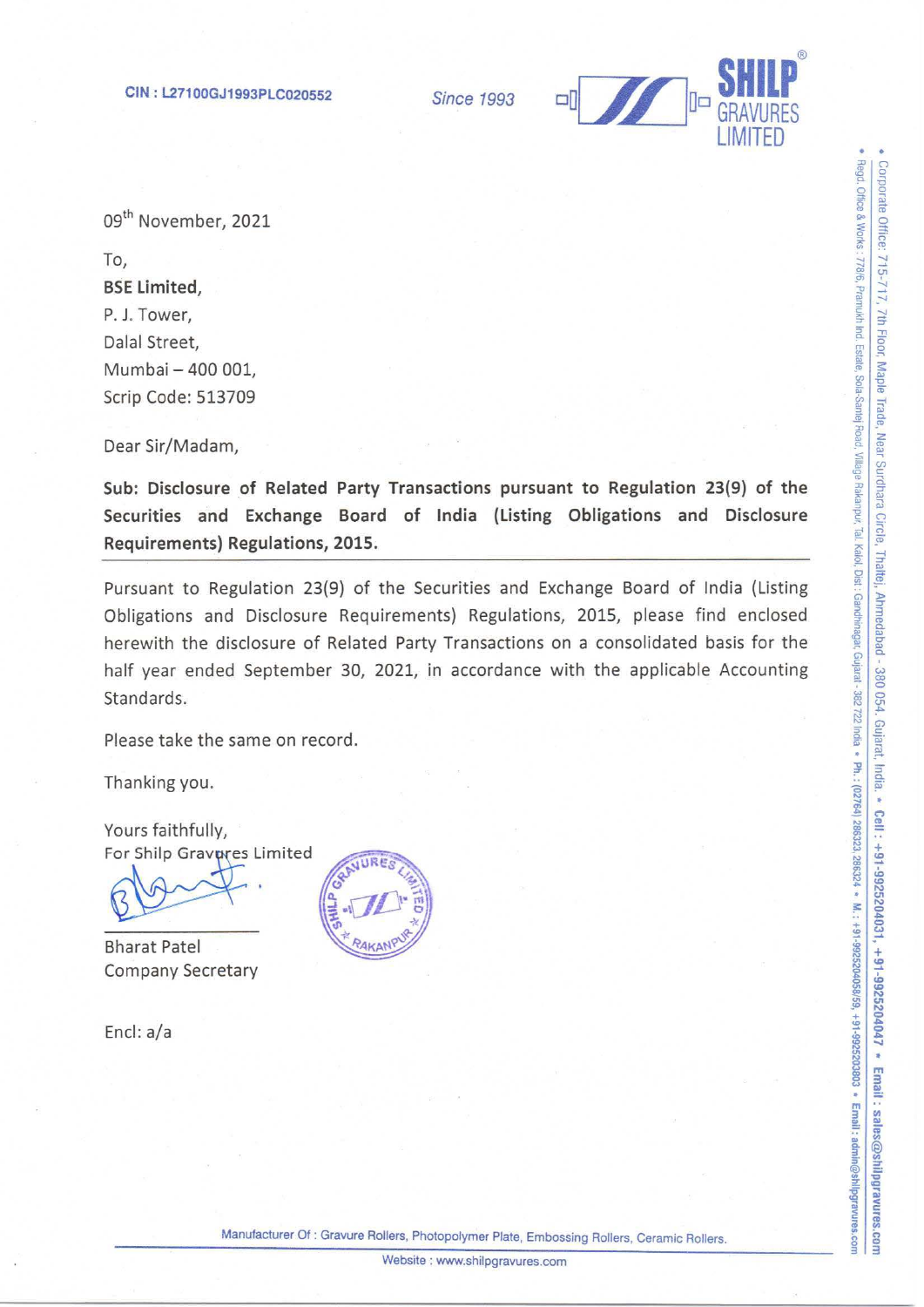

## RELATED PARTY DISCLOSURES:

| <b>Name of the Related Parties</b>    | <b>Nature of Relationship</b>                                |  |
|---------------------------------------|--------------------------------------------------------------|--|
| Mr. Ambar J. Patel                    |                                                              |  |
| Mr. Roshan Shah                       |                                                              |  |
| Mr. G.V. Bhavsar                      |                                                              |  |
| Mr. Narendra Patil                    | Key Management Personnel                                     |  |
| Mr. Atul Vinchhi                      |                                                              |  |
| Mr. Amit Kumar Agrawal                |                                                              |  |
| Mr. Bharat Patel                      |                                                              |  |
| Dr. Baldev Patel                      |                                                              |  |
| Mr. Nipam Rameshchandra Shah          | Non - Executive Directors                                    |  |
| Mrs. Monica Hemal Kanuga              |                                                              |  |
| Shilp Ultra-tech Private Limited      |                                                              |  |
| Stylus Infrastructure Private Limited | Entity controlled by one or more Key<br>Management Personnel |  |
| Carol Enterprise                      |                                                              |  |
| Etone India Private Limited           | Wholly Owned Subsidiary (WOS)                                |  |
| Mr. Deval A. Patel                    |                                                              |  |
| Mr. Siddharth N. Patil                |                                                              |  |
| Mr. Rachit Bhavsar                    |                                                              |  |
| Mrs. Khushali A. Vinchhi              |                                                              |  |
| Mrs. Madhuri A. Vinchhi               | Relative of Key Management Personnel                         |  |
| Mr. Jay A. Vinchhi                    |                                                              |  |
| Mrs. Amita Patel                      |                                                              |  |
| Mrs. Arti Shah                        |                                                              |  |
| Mr. Priyank Bhavsar                   |                                                              |  |
| Mrs. Sangita Bhavsar                  |                                                              |  |

b) Details of related party transactions for the half year ended September 30, 2021 (i) Compensation of key management personnel of the Company: Rs. In lakhs For the half year ended Particulars "September 30, 2021" Short-term employee benefits 251.77  $\frac{8}{1}$  •  $\frac{3}{1}$  •  $\frac{3}{1}$  •  $\frac{3}{1}$  •  $\frac{3}{1}$  •  $\frac{3}{1}$  •  $\frac{3}{1}$  •  $\frac{3}{1}$  •  $\frac{3}{1}$  •  $\frac{3}{1}$  •  $\frac{3}{1}$  •  $\frac{3}{1}$  •  $\frac{3}{1}$  •  $\frac{3}{1}$  •  $\frac{3}{1}$  •  $\frac{3}{$ Termination benefit Share-based payments and the share of the state of the state of the state of the state of the state of the state of the state of the state of the state of the state of the state of the state of the state of the state of th  $\frac{1.35}{9}$   $\frac{1.35}{9}$   $\frac{1.35}{9}$   $\frac{1.35}{9}$   $\frac{1.35}{9}$   $\frac{1.35}{9}$   $\frac{1.35}{9}$   $\frac{1.35}{9}$   $\frac{1.35}{9}$   $\frac{1.35}{9}$   $\frac{1.35}{9}$   $\frac{1.35}{9}$   $\frac{1.35}{9}$   $\frac{1.35}{9}$   $\frac{1.35}{9}$   $\frac{1.35}{9}$   $\frac{1.35}{9}$ 

Manufacturer Of : Gravure Rollers, Photopolymer Plate, Embossing Rollers, Ceramic Rollers.

 $\mathbb{R}$   $\alpha$  $\frac{1}{2}$  taun =  $\frac{1}{2}$ 

Website : www.shilpgravures.com